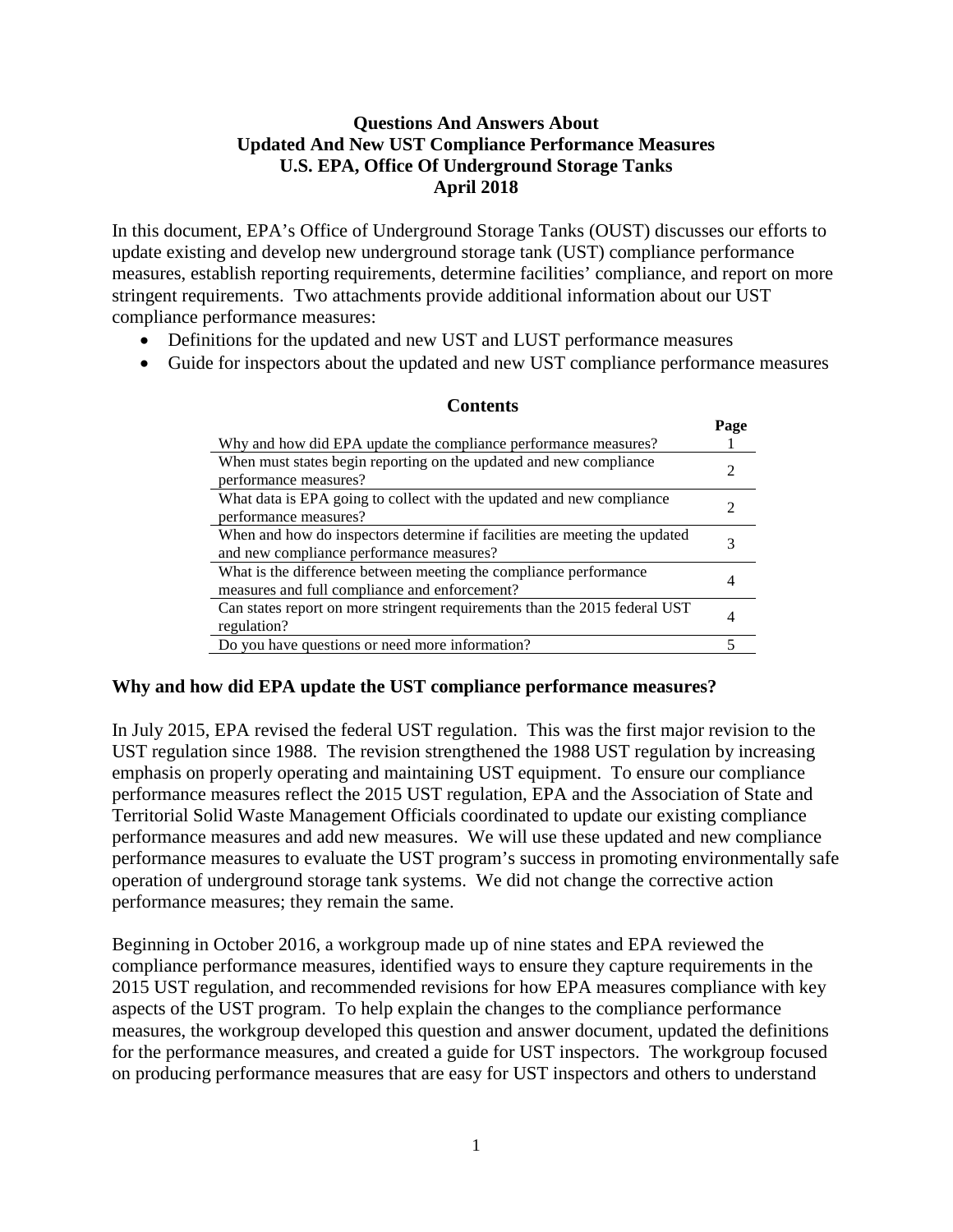and implement. EPA will use a subset of the updated and new compliance performance measures to determine the national technical compliance rate.

### **When must states begin reporting on the updated and new compliance performance measures?**

Implementing the updated and new compliance measures will be somewhat complex because not all states will begin reporting on the updated and new measures at the same time. A state will begin reporting on updated and new measures when its regulatory deadlines pass. For instance, a state that adopted the same regulatory deadlines as the 2015 federal regulation will first require spill and sump testing in October 2018. That state will begin collecting information in October 2018 and will report on the updated and new measures at mid-year 2019. A state that does not require spill and sump testing until October 2020 will begin collecting information in October 2020 and report on the updated and new measures at mid-year 2021. After a state switches to reporting on the updated and new UST compliance measures, that state will continue to report on these measures and no longer report on the phased out SOC measures. However, states not yet implementing the 2015 UST regulation will continue to report on SOC.

### **What data is EPA going to collect with the updated and new compliance performance measures?**

Currently, states report the percentage of facilities in significant operational compliance with release prevention requirements, release detection requirements, and a combination of those requirements. The updated and new compliance performance measures include the existing measures plus additional testing requirements in the 2015 UST regulation; the updated and new measures capture a more complete picture of compliance nationwide.

# **Updated Existing Measures**

States and EPA updated the existing compliance performance measures to reflect revisions in the 2015 UST regulation. The **release prevention measure** will be separated into three requirements: spill prevention, overfill prevention, and corrosion protection. This measure will record compliance with each of the three requirements, rather than the aggregate measure of release prevention. This will help states and EPA identify specific issues with release prevention compliance and identify future outreach and compliance assistance efforts. The **release detection measure** is similar to the prior measure but now includes provisions from the 2015 regulations such as reporting periodic testing of containment sumps used for interstitial monitoring.

# **Updated Combined Measure**

EPA updated the combined compliance performance measure, which reports on the nationwide progress of the UST program. Currently, the combined measure tracks compliance with the release prevention and release detection measures. The updated combined measure will include compliance with spill prevention, overfill prevention, corrosion protection, and release detection requirements. EPA will refer to this measure as the technical compliance rate or TCR.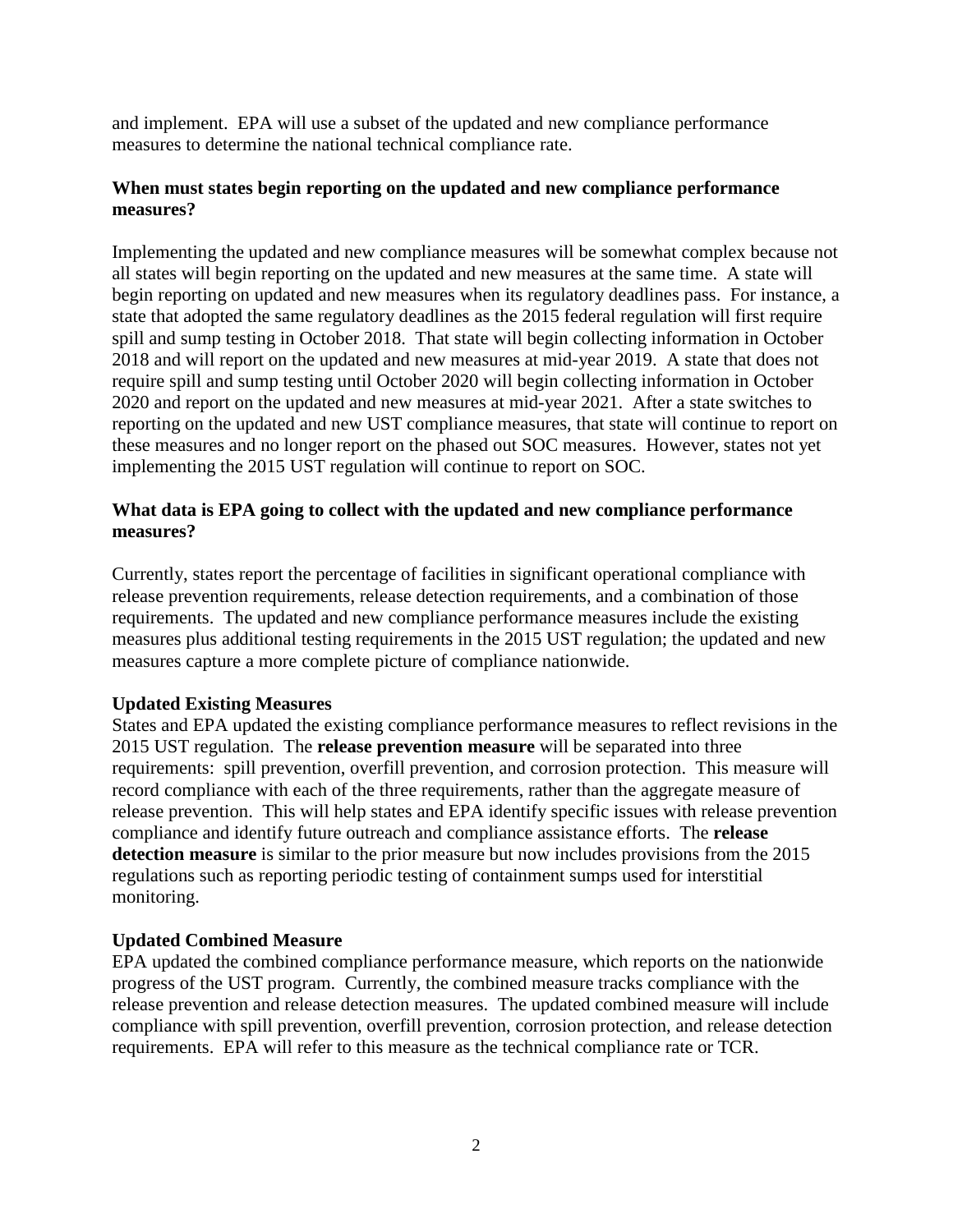### **Added New Compliance Measures**

Currently, significant operational compliance focuses on operation of the facility. The 2015 UST regulation added a number of important requirements beyond just operational compliance. EPA is adding new compliance performance measures for walkthrough inspections, operator training, and financial responsibility. These new measures will give EPA and states a national snapshot of compliance with requirements in the 2015 UST regulation.

### **Added New Financial Responsibility Measure**

EPA is adding a new measure for financial responsibility (FR), and it is slightly different than the other compliance performance measures. States use varying methods and timing to determine compliance with FR, such as:

- Inspectors may review FR documents on site and determine FR compliance at the time of inspection. In these cases, inspectors base compliance on the status of FR at the time of the inspection.
- Alternatively, states may require owners submit FR documents to states, either as a result of compliance inspections if documents are not required to be kept on site, or states may require annual scheduled submissions to states.

Regardless of whether FR is submitted in response to compliance inspections or on a scheduled basis, EPA is requesting that states report compliance based on the first submission received. If states work with owners who come into compliance with FR later, those facilities will be considered out of compliance for purposes of reporting the FR measure. Similar to other measures, states should report if facilities are in compliance at the time of initial FR submissions.

# **When and how do inspectors determine if facilities are meeting the updated and new compliance performance measures?**

Based on facilities' conditions at the time of inspections, UST inspectors determine whether facilities meet the performance measures. While inspectors may determine compliance at the end of actual inspections or based on evidence received after inspections, inspectors must base the compliance determination on conditions of facilities at the time of initial inspections. EPA assumes that inspector compliance assessment of measures is by traditional and routine practices and protocols of implementing agencies.

In order for a facility to be in compliance with a performance measure, a facility must be in compliance with each component of the measure. For the combined measure, or technical compliance rate, if a facility does not meet every compliance element under the associated performance measure, the inspector will determine that the facility is non-compliant with the combined measure.

Additionally:

- States may conduct in house file reviews to supplement data obtained during facility inspections. It is acceptable to receive files at different times than the actual inspections, but files must show that facilities were in compliance at the time of the inspections.
- States must base compliance determinations on the initial inspection and condition of facilities at the time inspectors begin the inspections.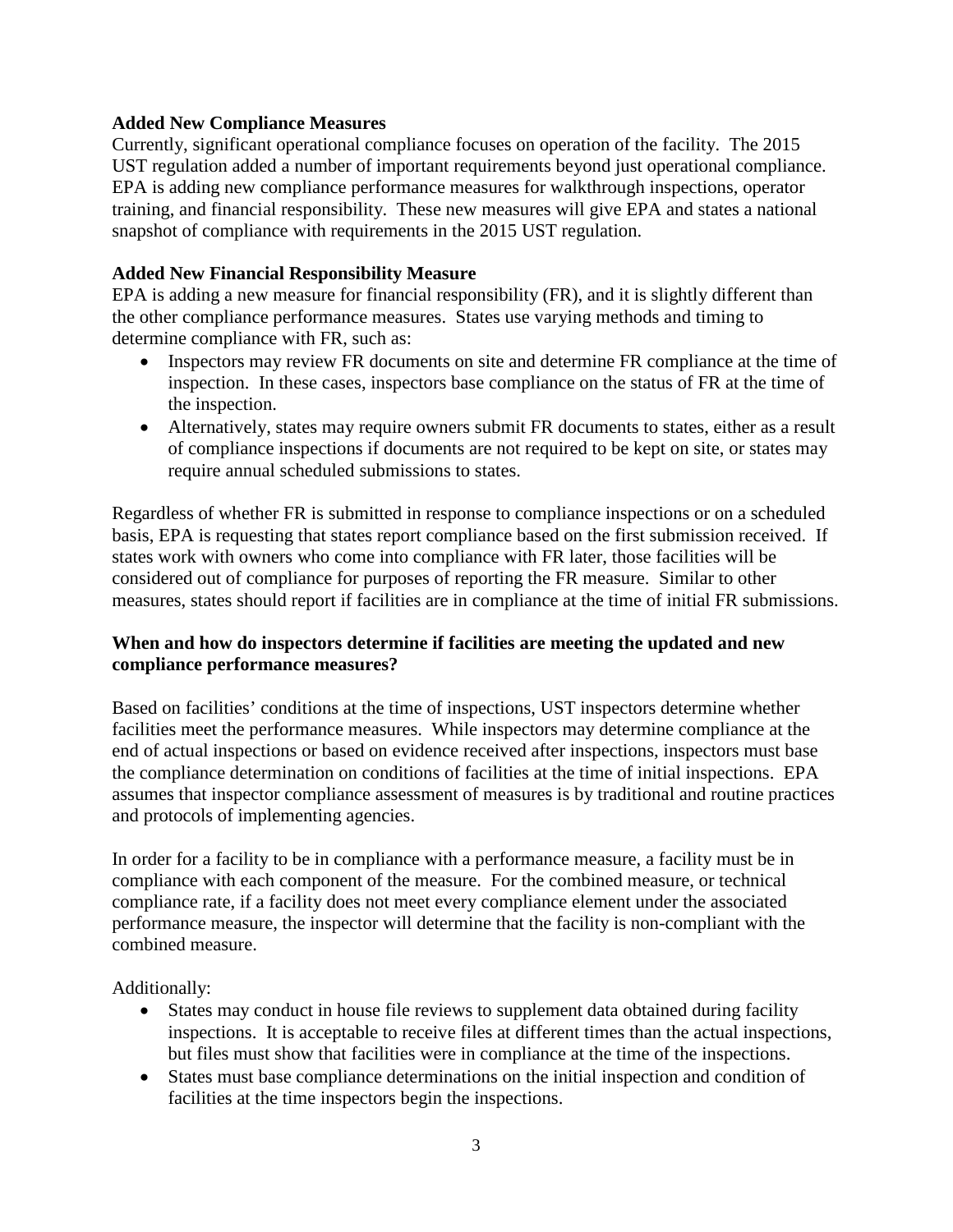• States must report compliance on a facility basis, rather than on an UST system basis. If any element of a measure is non-compliant at a facility, then the facility is out of compliance for only that element. The measures reflect compliance with select requirements of the 2015 UST regulation, not full compliance.

Determination examples:

- If a facility is unable to provide records and verify that overfill prevention was tested at the time of an initial inspection, but records which confirm the time of testing are submitted after the inspection, then the facility is in compliance and reported as such for performance measures reporting.
- If records indicate the overfill prevention was tested subsequent to the date of an inspection, the facility is non-compliant at the time of the inspection and reported as such.
- If a violation is repaired while the inspector is conducting an initial inspection, the facility is non-compliant with the performance measures because the facility was in violation when the inspector began the inspection.
- If at the time of the initial inspection, an inspector discovers some release detection equipment is nonoperational, yet the equipment is repaired or replaced during the inspection, the facility is non-compliant for performance measures reporting.

### **What is the difference between meeting the compliance performance measures and full compliance and enforcement?**

States and EPA use compliance performance measures as an important way to track compliance nationwide. However, these measures do not track all of the requirements in the 2015 UST regulation. EPA encourages states to conduct full inspections, keep track of compliance with all individual regulatory violations, and take appropriate follow up enforcement action. While EPA requires states to only report on the performance measures, it is useful for states to compile full inspection, violation, and enforcement information so they can identify problems the regulated community might encounter and suggest solutions.

The attached *Meeting UST Compliance Performance Measures: Guide for Inspectors* contains information to help inspectors determine whether facilities are meeting compliance performance measures and calculate the technical compliance rate. States and EPA agreed to the compliance performance measures for UST spill prevention, overfill prevention, corrosion protection, release detection, walkthrough inspections, operator training, and financial responsibility. Other UST regulatory requirements, such as closure, that are absent from the performance measures are important also; please do not interpret their absence otherwise. The other UST requirements are still critical and enforceable regulatory requirements. UST owners and operators must comply with all requirements in the 2015 UST regulation.

#### **Can states report on more stringent requirements than the 2015 federal UST regulation?**

Some states have indicated it is difficult to report on the federal UST requirements and would prefer to report on their more stringent state requirements. This may be even more relevant now that EPA updated and added new requirements in response to the 2015 federal UST regulation. States may continue to report on analogous state requirements. In order to recognize that some